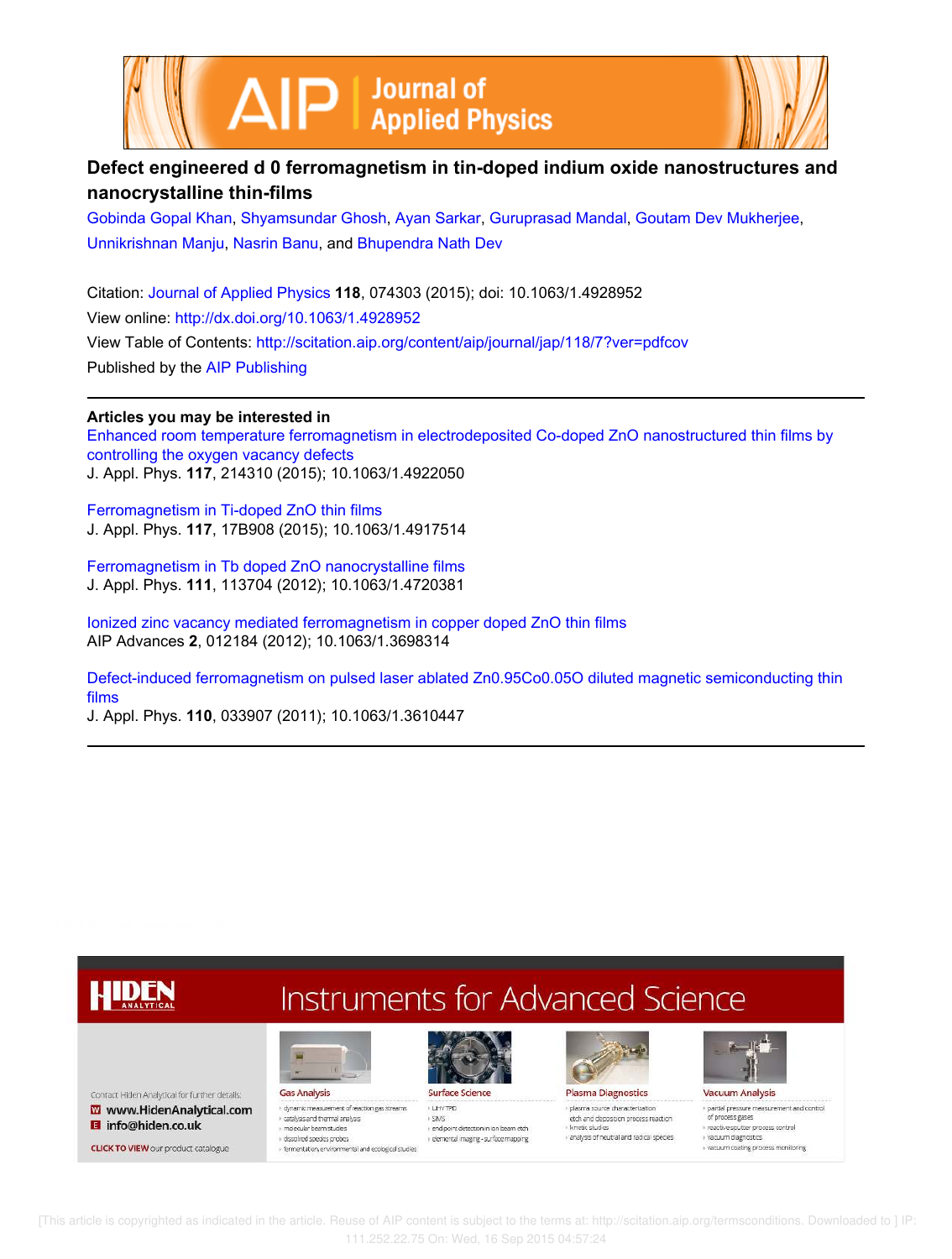

# Defect engineered  $\boldsymbol{d^0}$  ferromagnetism in tin-doped indium oxide nanostructures and nanocrystalline thin-films

Gobinda Gopal Khan,<sup>1,a),b)</sup> Shyamsundar Ghosh,<sup>2,a),b)</sup> Ayan Sarkar,<sup>1</sup> Guruprasad Mandal,<sup>3</sup> Goutam Dev Mukherjee,<sup>3</sup> Unnikrishnan Manju,<sup>4</sup> Nasrin Banu,<sup>5</sup> and Bhupendra Nath Dev<sup>5</sup>  ${}^{1}$ Centre for Research in Nanoscience and Nanotechnology, University of Calcutta, Technology Campus, Block JD-2, Sector III, Salt Lake City, Kolkata 700 098, India  $^{2}$ Department of Physics, Bejoy Narayan Mahavidyalaya, P.O. Itachuna, Hooghly 712 147, India  ${}^{3}$ Department of Physical Sciences, Indian Institute of Science Education and Research, Kolkata, Mohanpur Campus, BCKV Campus Main Office, Nadia 741 252, India <sup>4</sup>Materials Characterization Division, CSIR-Central Glass and Ceramic Research Institute, 2A & 2B Raja S. C. Mullick Road, Jadavpur, Kolkata 700 032, India <sup>5</sup>Department of Material Science, Indian Association for the Cultivation of Science,

2A & 2B Raja S. C. Mullick Road, Jadavpur, Kolkata 700 032, India

(Received 3 December 2014; accepted 24 June 2015; published online 20 August 2015)

Origin of unexpected defect engineered room-temperature ferromagnetism observed in tin-doped indium oxide (ITO) nanostructures (Nanowires, Nano-combs) and nanocrystalline thin films fabricated by pulsed laser deposition has been investigated. It is found that the ITO nanostructures prepared under argon environment exhibit strongest ferromagnetic signature as compared to that nanocrystalline thin films grown at oxygen. The evidence of singly ionized oxygen vacancy  $(V_0^+)$ defects, obtained from various spectroscopic measurements, suggests that such  $V_0^+$  defects are mainly responsible for the intrinsic ferromagnetic ordering. The exchange interaction of the defects provides extensive opportunity to tune the room-temperature  $d^0$  ferromagnetism and optical properties of ITOs.  $\odot$  2015 AIP Publishing LLC. [http://dx.doi.org/10.1063/1.4928952]

#### I. INTRODUCTION

The  $d^0$  ferromagnetism in oxide-based diluted magnetic semiconductors (DMS), induced by intrinsic crystalline defects and/or nonmagnetic impurities, opens up remarkable research opportunities for novel spintronics and magnetooptic device materials.<sup>1,2</sup> The discovery of room temperature ferromagnetism (RTFM) in pure  $HfO<sub>2</sub>$  thin films<sup>3</sup> demonstrates an interesting physics indicating that the oxide semiconductors can exhibit FM without the presence of any d or  $f$ -electrons, which is known as  $d^0$  FM. Afterwards, numerous theoretical and experimental investigations have been conducted to study this new physical phenomenon for various pure and nonmagnetic element doped oxide semiconductor nanostructures and thin films. $4-9$  Among various oxide semiconductors, tin-doped indium oxide (ITO) has drawn extensive research attention because of its versatile applications in nano-electronics, opto-electronics, sensor devices, and energy devices.<sup>10–14</sup> However, there are very few reports on the magnetic property of the pristine ITO thin films<sup>15,16</sup> and hardly any on its nanostructures. The study of magnetic properties of ITO is very exciting as it helps to manipulate both the spin and charge in a single material. Furthermore, there is also no clear correlation between the nature and origin of the observed FM for the ITO thin films. The origin of RTFM in the oxide semiconductors remains very controversial. For the transition metal (TM) doped DMSs, the great

a)Authors to whom correspondence should be addressed. Electronic addresses: gobinda.gk@gmail.com, Tel.: +91 (033) 2335 0067 and sghoshphysics@gmail.com

debate is whether the observed FM is appearing because of the intrinsic defects or from the segregation and the TM clusters in the semiconductor.<sup>17</sup> In case of the pure and nonmagnetic impurity doped oxides, various crystalline defects such as cation vacancies, oxygen vacancies, interstitial defects, and surface polarization have been demonstrated as the origin of FM. $^{6-9,15-20}$  Hence, along with the finding of new types of DMS, in depth understanding of the origin of the FM and the possible ways to tune the intrinsic magnetism of those materials are very significant considering their successful applications in spintronic devices.

Here, nanocrystalline thin films and various nanostructures (tiny nanowires (NWs), nano-comb, and NWs) of ITOs (90% In and 10% Sn) have been fabricated on the c-axis-sapphire  $((0001)$   $Al_2O_3)$  substrates by pulsed laser deposition (PLD) using different Ar and  $O_2$  gas pressures (0.01, 0.1, and 1 mbar). All the ITOs exhibit RTFM, where FM of the ITO nanostructures is found to be higher than that of the nanocrystalline thin films. The origin of the RTFM in ITOs has been investigated by correlating the results of X-ray photoelectron spectroscopy (XPS), Photoluminescence (PL), Fourier transform infrared (FTIR) spectroscopy, and Raman spectroscopy with the observed FM signature from the magnetization measurements performed by superconducting quantum interference devices (SQUID). This study strongly suggests that the intrinsic RTFM of the ITO samples could be ascribed to the singly ionized oxygen vacancy  $(V_0^+, F^+)$ center) defects. The RTFM in ITOs also depends on the morphology of the samples because low dimension nanostructures having larger surface area are more prone to be enriched with considerable amount of surface defects (like

b)G. G. Khan and S. Ghosh contributed equally to this work.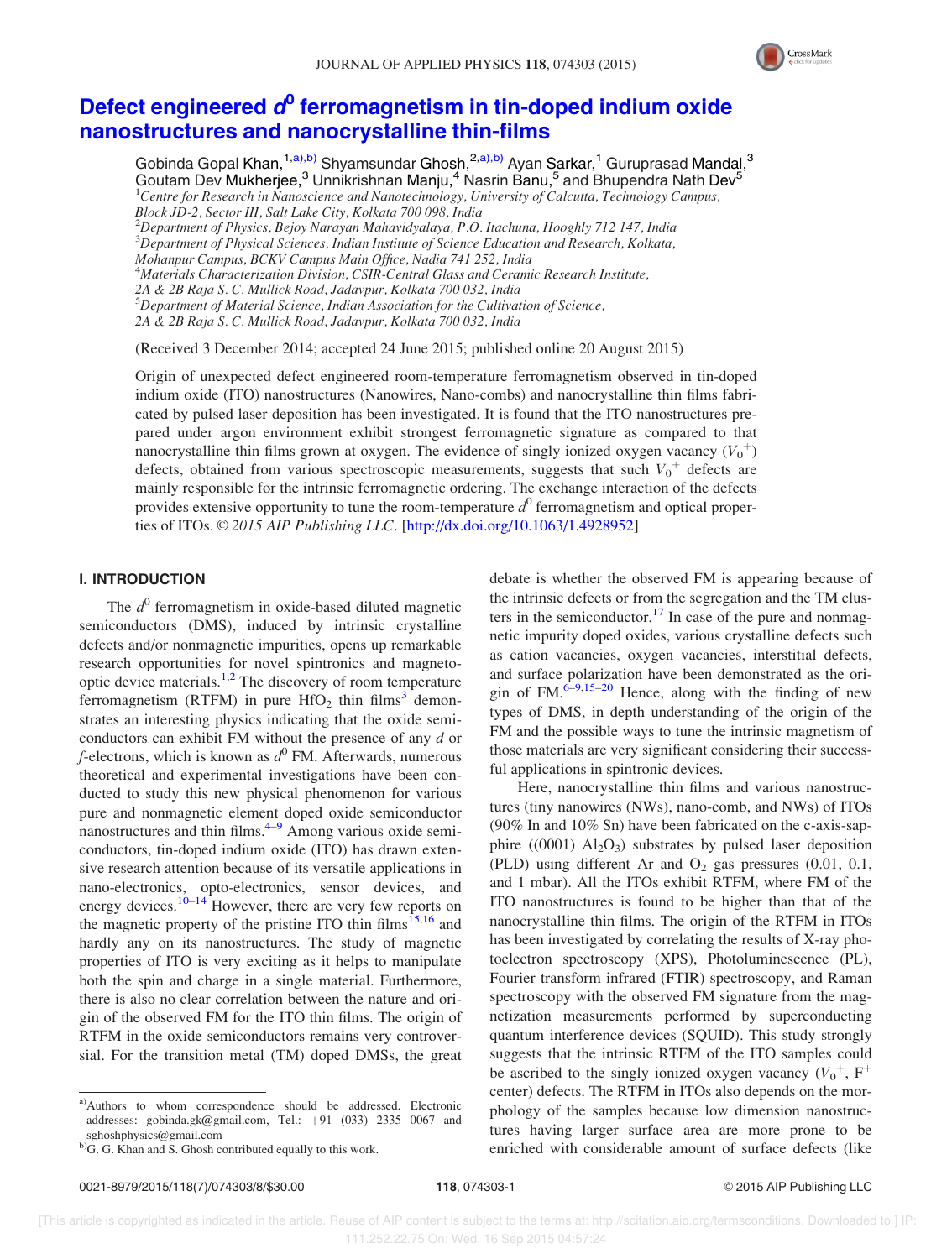$V_0^+$  defects). However, there is ample opportunity to tailor the FM by tuning the intrinsic  $V_0^+$  defects during the fabrication of materials.

## II. EXPERIMENTAL SECTION

### A. Synthesis of ITO samples

ITO nanostructures and nanocrystalline thin films are deposited by PLD technique on the c-axis-sapphire ((0001)  $Al_2O_3$ ) substrate using a KrF excimer laser of laser power density  $\sim$ 1.41 J cm<sup>-2</sup> and the pulse repetition rate of 5 Hz. The targets were prepared from high purity (99.998%)  $In_2O_3$ and  $SnO<sub>2</sub>$  powders that are mixed with appropriate ratio  $(In:Sn = 9:1)$ . The mixture is grinded well and then sintered at  $800^{\circ}$ C. Pallets are prepared using a palletizer of 1 in. diameter. During deposition, the base pressure of the PLD chamber was maintained at  $2 \times 10^{-5}$  mbar, while the substrate temperature was fixed at 600 °C. Two sets of ITO samples are prepared. One set was prepared under pure oxygen  $(O<sub>2</sub>)$  atmosphere at different oxygen pressures of 0.01, 0.1, and 1.0 mbar. While another set of ITO samples was prepared under the inert Ar gas atmosphere at pressure of 0.01, 0.1, and 1.0 mbar. The deposition time was 30 min for all the ITO samples. After the laser assisted deposition, the samples are annealed for 10 min under the same atmosphere and then cooled naturally at room temperature (RT).

#### B. Characterization of ITO samples

All the films are characterized by grazing incidence x-ray diffraction (GIXRD, X'Pert Pro, Panalytical) to reveal the crystallographic information of the samples. The morphology of the as prepared ITO samples is studied using a field emission scanning electron microscope (FESEM, FEI Quanta-200 Mark-2). The XPS (by using a PHI 5000 Versaprobe II Scanning XPS microprobe (ULVAC-PHI, USA)) has been employed to investigate the chemical compositions, valence state of the constituent elements and the intrinsic defects. The measurements were carried out at room temperature and at a base pressure better than  $6 \times 10^{-10}$  mbar. All the spectra were recorded with the monochromatic Al  $K_{\alpha}$  ( $h\nu = 1486.6 \text{ eV}$ ) radiations with a total resolution of about 0.7 eV and a beam size of  $100 \mu m$ . RT PL spectroscopic measurements were conducted to observe the band to band and defect-level transitions of the ITO samples by using a spectrofluorometer (Horiba Jobin Yvon, Fluorolog-3) having a Xe lamp source by using an excitation wavelength of 330 nm. The FTIR spectra were measured at RT in the range  $400-800 \text{ cm}^{-1}$  with a FTIR spectrometer (Jasco FTIR-6300) using the reflection methods. Raman spectroscopy measurements were carried out in the range of  $50-1000 \text{ cm}^{-1}$  using a micro-Raman spectrometer (LABRAM HR from Horiba Jobin Yvon) at RT. Magnetic measurements are performed by SQUID magnetometer (7 T SQUID with an ever-cool dewar and vibrating sample magnetometer (Lakeshore, model 7144)).

#### III. RESULTS AND DISCUSSION

The effect of atmospheric condition on morphology and dimension of the as-prepared ITOs has been investigated by FESEM and is shown in Fig. 1. The ITO grown at 0.01 mbar of Ar pressure appears as the low aspect ratio vertically aligned NWs with squire-shaped tips  $(\sim 80-100 \text{ nm},$ Fig.  $1(a)$ ). At Ar pressure of 0.1 and 1 mbar, the nano-comb (Fig.  $1(b)$ ) and high aspect ratio NWs (Fig.  $1(c)$ ) like ITO nanostructures are formed, respectively. A nano-comb consists of a solid stem  $(\sim 70-80 \text{ nm})$  and perpendicular rod-like branches with  $\sim$ 40–50 nm diameters coming out of the stem. The diameter of the individual sharp tip long NWs (Fig.  $1(c)$ ) is found to vary from 70 to 30 nm along the length of the NWs. ITOs grown at different  $O_2$  pressures appear as the nanocrystalline thin films containing the nano-pyramidal shape building blocks (Figs.  $1(d)-1(f)$ ). It is found that the dimension of the nano-pyramids increases with the increase of the  $O_2$  pressure. The x-ray diffraction study of the ITOs, as shown in Fig. 2, indicates the good crystallinity of the samples with the presence of only  $In_2O_3$  cubic bixbyite structure (JCPDS#17-2195), where no precipitation of  $SnO<sub>2</sub>$  is formed.

The PL spectra of the ITOs, shown in Figs.  $3(a)$  and 3(b), are recorded to study the nature of defects present within the ITO lattice. All the ITOs are found to exhibit both UV and blue-green emissions. UV emission around 350 nm  $(\sim 3.55 \text{ eV}$  that is very close to In<sub>2</sub>O<sub>3</sub> band gap energy) from the ITOs is believed to be because of the near band edge (NBE) radiative transitions related to the photogenerated electrons.<sup>10,21</sup> It is quite interesting to notice that the ITOs prepared in  $O_2$  exhibit much stronger UV emission, while the ITOs deposited under Ar exhibit intense defect related PL emission at blue-green regime (390–500 nm). This contrasting behavior can be explained as the ITOs prepared in Ar are in the form of various one-dimensional (1D) nanostructures (as evident from FESEM); therefore, it is expected that they should have large surface area that contains more defects such as vacancies or surface defects, which can form various defect levels within the ITO band gap, and the electronic transitions between them can give rise to various defect-emissions at blue and blue-green zones. This leads to dominant mid-band emissions compared to the weak NBE UV emissions for the samples grown in Ar atmosphere. However, the ITOs prepared in  $O_2$  (nanocrystalline thin films) having relatively large dimension (large surface area) should contain less amount of surface defects, and thereby UV emission dominates over the defect emission in these ITO thin-films. In addition, the oxygen-rich and oxygendeficient atmosphere during the crystal growth can also impose a significant impact in modifying the defects within the samples. Due to the presence of an oxygen-deficient environment like Ar, the 1D ITO nanostructures should contain a large amount of oxygen vacancy defects and thereby can exhibit strong defect emission bands as observed here. In fact, the emission bands at blue and blue-green (390–500 nm) wavelength regions are due to various crystalline defects, such as surface defects and oxygen vacancies present in ITOs.10,22,23 All the ITOs prepared in Ar exhibit two intense defect emissions around 420 and 436 nm, while these bands become quite insignificant for the ITO prepared in  $O_2$ . This observation certainly gives an indication that various oxygen vacancy defects  $(V_0^{++}, V_0^+, \text{ and } V_0)$  are the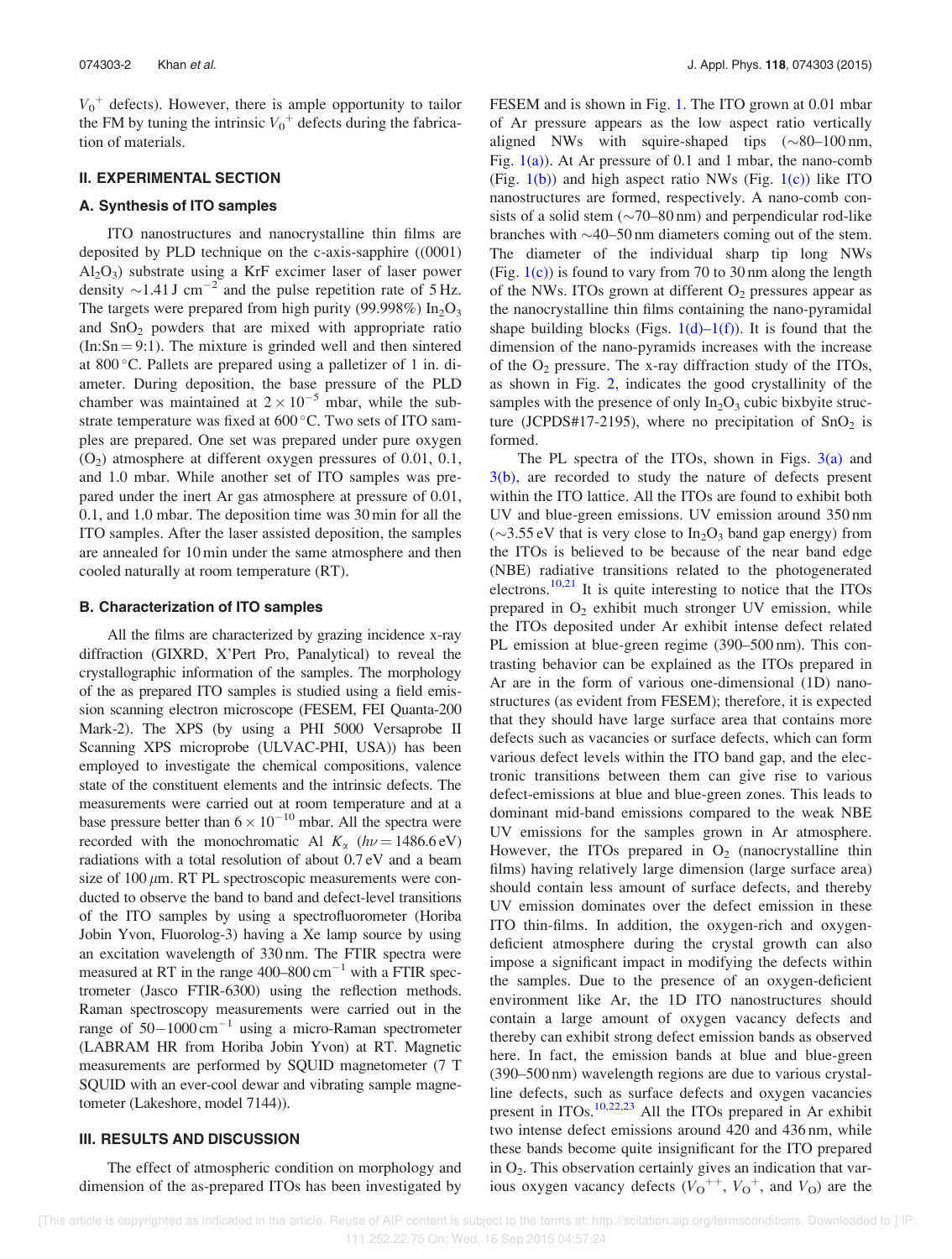

FIG. 1. FESEM images of ITO nanostructures and thin films deposited under Ar pressures of (a) 0.01, (b) 0.1, and (c) 1 mbar and  $O_2$  pressures of (d) 0.01, (e) 0.1, and (f) 1 mbar.

origin of these two emissions. The defect emission from the ITOs near the blue  $(\sim 420 - 425 \text{ nm})$  region is ascribed to the deep level singly ionized oxygen vacancy  $(V_0^+)$  defects,  $^{10,23}$ whereas the band at  $(\sim 436 - 440)$  nm) can be originated from other types of oxygen vacancy defects. The defect emission near 390 nm is correlated to the defect level introduced into the band gap of ITO because of the Sn doping as they introduce shallow trap states.<sup>10</sup> However, because of the loss of an O atom from ITO lattice, the electron pair that remains trapped in the oxygen vacancy cavity gives rise to an F center defect. $24$  One of the electrons in F center is likely to occupy the neighboring  $\text{In}^{3+}$  ion (as the matrix is mostly rich with In) and generates a  $F^+$  center  $(V_0^+)$ , forming a mid band gap state in ITO. Thus, PL study reveals that the ITO nanostructures prepared under Ar atmosphere contain higher amount of oxygen vacancy defects compared with the nanocrystalline ITO thin films prepared at  $O_2$  atmosphere.

Further investigation on the oxygen vacancy defects in ITOs has been conducted using XPS as it is a very effective tool to study surface defects in nanostructures. Figs.  $4(a)$  and  $4(b)$  show the XPS spectra of In 3d core level for ITOs prepared in Ar and  $O_2$ , respectively. The asymmetric nature and the broad shoulder towards the higher binding energy sides of the peaks indicate that each peak can be deconvoluted by two peaks (see Figs.  $4(a)$  and  $4(b)$ ). Here, the peaks located at 445.5 and 453.1 eV having an energy difference of 7.6 eV correspond to In  $3d_{5/2}$  and  $3d_{3/2}$  orbitals, respectively, indicating the  $+3$  oxidation state of In in ITOs.<sup>25,26</sup> The peaks located around the binding energies of 444.6 and 452.2 eV having an energy difference of 7.6 eV correspond to In  $3d_{5/2}$ and  $3d_{3/2}$  orbitals, respectively, which reveals the metallic nature of  $\text{In}^{25}$  suggesting that the indium should be present in lower oxidation state too. This result indicates that  $In<sup>3+</sup>$ ions surrounded by oxygen vacancies might occupy electrons from the oxygen vacancy cavity and transform to the lower valency of In ion introducing a  $V_0^+$  defects in ITO matrix. In Figs.  $4(a)$  and  $4(b)$ , it is found that the ratio of intensity of In: $In^{3+}$  for the ITO grown in Ar is higher than that grown in O2, which clearly demonstrates that the samples grown in Ar have high concentration of  $V_0^+$  defects compared with that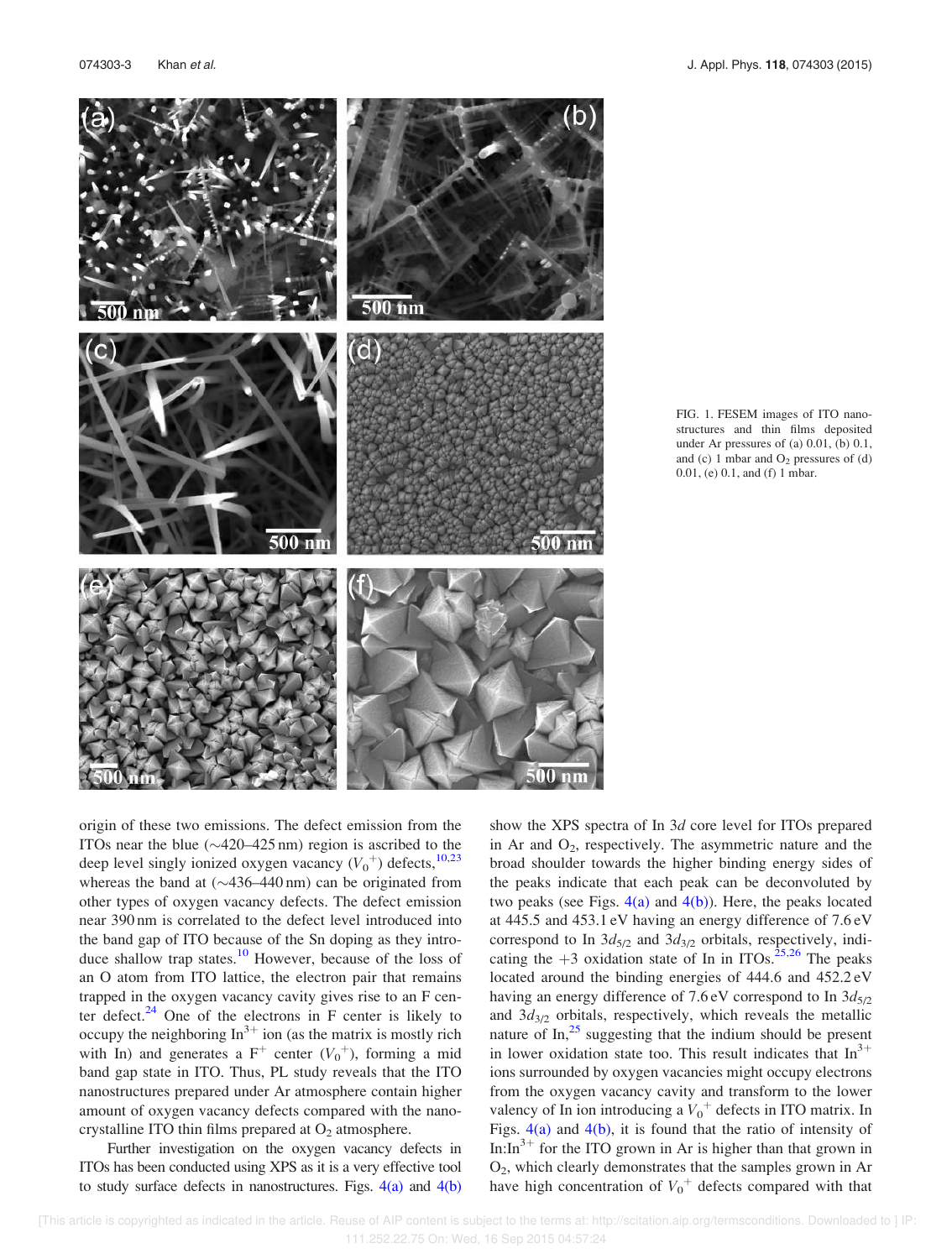

FIG. 2. The XRD patterns of the ITOs grown in (a) Ar and (b)  $O_2$  using Cu  $K_{\alpha}$  radiation.

grown in  $O_2$ . Furthermore, the intensity of In  $3d$  core level spectra (Fig.  $4(a)$ ) for all the ITOs prepared in Ar looks alike, hence it is expected that there is little difference in the



FIG. 3. Room temperature PL spectra of ITO nanostructures and TFs deposited in various (a) Ar and (b)  $O<sub>2</sub>$  pressures.

concentration of  $V_0^+$  defects in them. It is found that the ratio of intensity of  $In: In^{3+}$  for the ITO grown in 1 mbar of O<sub>2</sub> is lower than that prepared in other  $O<sub>2</sub>$  pressures, which indicates that the ITO grown at 1 mbar of  $O<sub>2</sub>$  contains low concentration of  $V_0^+$  defects compared with the samples prepared at low  $O_2$  pressures. Figs.  $4(c)$  and  $4(d)$  show the XPS spectra of Sn 3d core level for ITOs prepared in Ar and O2 , respectively. The peaks look quite symmetrical centred at 486.4 and 494.9 eV corresponding to Sn  $3d_{5/2}$  and  $3d_{3/2}$ orbitals, respectively, indicating that the dopant Sn is in  $4+$ oxidation state.<sup>25</sup> The O 1s core level spectra (Figs.  $4(e)$  and  $4(f)$ ) of the ITOs can also be deconvoluted by two peaks centred at 530.5 and 532 eV, corresponding to lattice oxygen in crystalline ITO and the oxygen deficient regions in lattice, respectively. $27,28$  Interestingly, the intensity of the peak located at 532 eV is found to be less for the ITO prepared at 1 mbar of  $O<sub>2</sub>$  pressure compared with the samples prepared at low  $O_2$  pressures, whereas there is little difference among the intensity of the 532 eV peaks for the ITOs prepared in Ar. This result also indicates that the high energy peak of the asymmetric O 1s core level spectra of ITOs is related to oxygen vacancy defects, which again reveals the presence of such defects in ITOs.

Raman spectroscopy is also employed in order to probe the oxygen vacancy defects growth of ITO nanostructures and thin films and is shown in Figs.  $5(a)$  and  $5(b)$ . The cubic bixbyite structure of ITO is expected to exhibit 22 Raman active and 16 infrared active modes; however, only 6 Raman active modes have been observed in pure cubic single crystalline  $In_2O_3$  and ITO nanostructures.<sup>29</sup> The Raman spectra of ITO nanostructures in the present study show 6 Raman modes at 103, 130, 306, 364, 499, and  $612 \text{ cm}^{-1}$ , which compares well with those observed in literature.<sup>29</sup> For cubic In<sub>2</sub>O<sub>3</sub>, the irreducible representation (IR) for the vibrational spectroscopy is given by  $4A_g + 4E_g + 14T_g + 5A_u + 5E_u + 16T_u^{29}$ The modes with symmetry  $A_{\rm g}$ ,  $E_{\rm g}$ , and  $T_{\rm g}$  are Raman active and infrared inactive. The vibrational modes  $T_u$  are infrared active and Raman inactive. The  $A_u$  and  $E_u$  vibrations are both Raman and infrared inactive.<sup>29</sup> The Raman mode at  $130 \text{ cm}^{-1}$ for ITOs is ascribed to the In-O vibrations of  $InO<sub>6</sub>$  octahedra.<sup>29</sup> The 306 and 499 cm<sup>-1</sup> modes are demonstrated as the bending and stretching vibrations of  $InO<sub>6</sub>$  octahedra, respectively. In In<sub>2</sub>O<sub>3</sub>, 367 cm<sup>-1</sup> peak is assigned to the stretching vibrations of the In-O-In in the unit cell of ITO. It is found that the vibration of In-O-In bond is greatly affected by the presence of  $V_0$  defects. The change in intensity and shifting of Raman peak position is caused by such defects. Hence, the observed red shift of mode of In-O-In vibrations to  $364 \text{ cm}^{-1}$ for the ITOs can be attributed to the weaker binding forces due to creation of oxygen vacancies. Since the most dominant part in the Raman scattering intensity is proportional to the square of the derivative of the polarizability to the amplitude of the normal mode, creation of oxygen vacancies is expected to change the intensity of  $364 \text{ cm}^{-1}$  Raman mode. It can be seen in Fig. 5(a) that for the ITOs grown in Ar, the intensity of the  $364 \text{ cm}^{-1}$  peak with respect to the  $130 \text{ cm}^{-1}$  peak remains almost constant for all the samples, which indicates there is a little change in the concentration of  $V_0$  defects in those ITO samples. Whereas, the similar change in the ITOs

 [This article is copyrighted as indicated in the article. Reuse of AIP content is subject to the terms at: http://scitation.aip.org/termsconditions. Downloaded to ] IP: 111.252.22.75 On: Wed, 16 Sep 2015 04:57:24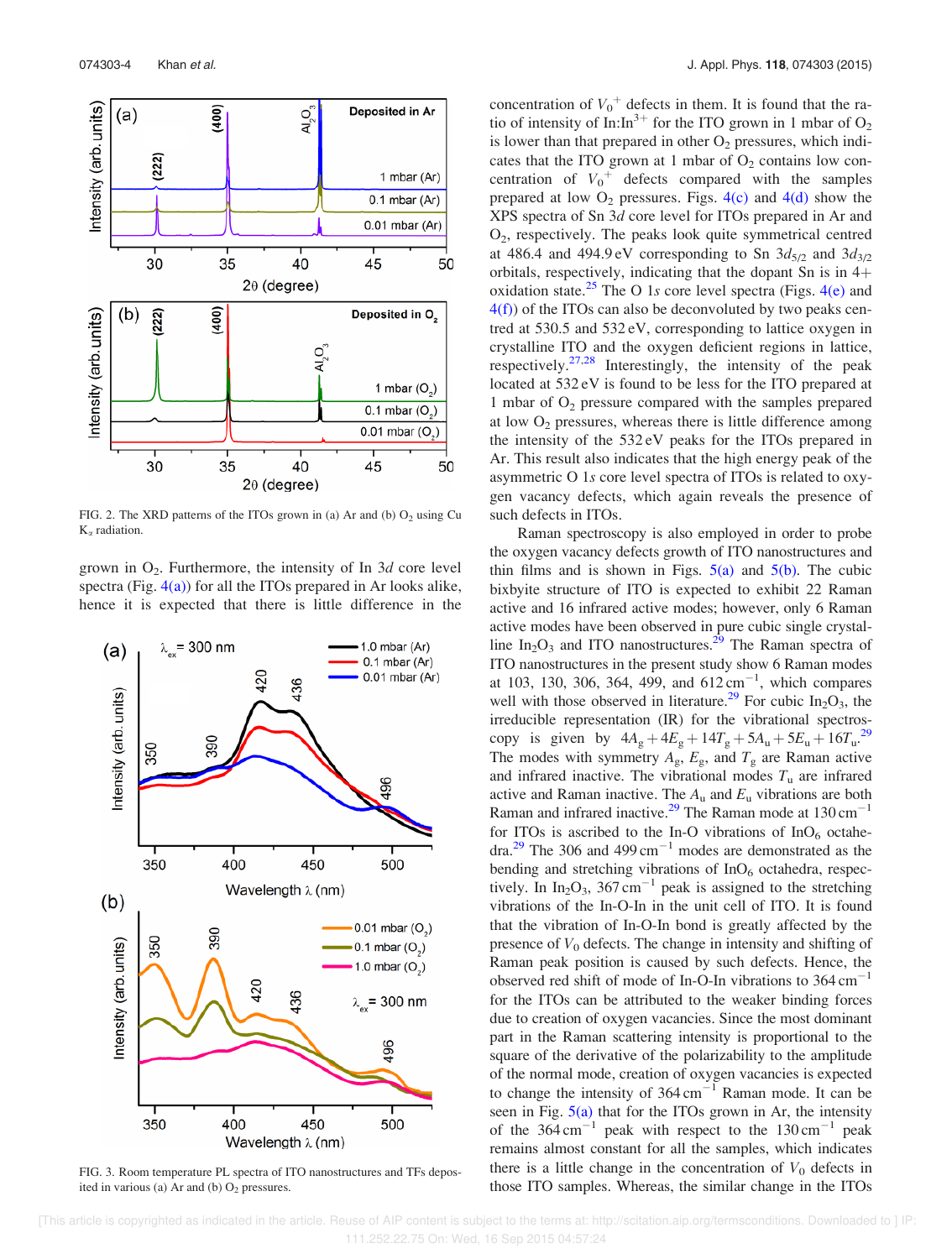

FIG. 4. XPS spectra of In 3d core level for the ITO samples prepared in various (a) Ar and (b)  $O<sub>2</sub>$  pressures. XPS spectra of Sn 3d core level for the ITOs prepared in various (c) Ar and (d) O<sup>2</sup> pressures. XPS spectra of O 1s core level for the ITOs prepared in various (e) Ar and (f)  $O<sub>2</sub>$  pressures.

grown in  $O<sub>2</sub>$  atmosphere is quite significant. For ITO prepared in 1 mbar of  $O_2$ , the relative intensity of the 364 cm<sup>-1</sup> peak is very weak, indicating that the sample contains less amount of oxygen vacancies.<sup>29</sup>

Fig. 6 shows the FTIR reflectance spectra of the asprepared ITOs at RT.  $In<sub>2</sub>O<sub>3</sub>$  exhibits intense bands around  $419$  and  $440 \text{ cm}^{-1}$  attributed to In-O lattice stretching vibrations.<sup>30,31</sup> The ITO prepared at 1 mbar of  $O_2$  pressure exhibits intense vibration peaks situated at  $415$  and  $441 \text{ cm}^{-1}$ , which correspond to 419 and  $440 \text{ cm}^{-1}$  vibration peaks, respectively, because of the In-O lattice vibrations of  $In_2O_3$ . For other ITO thin films, both the 415 and 441 cm<sup>-1</sup> peaks are red shifted towards to lower wavenumber, and for the ITOs prepared in Ar, the peak positions become 412 and  $437 \text{ cm}^{-1}$ , respectively. The relatively more red shift of the In-O stretching vibration peaks in ITOs prepared in Ar compared with that prepared in  $O_2$  is expected to the due to crystalline defects most likely higher concentration of oxygen vacancies induced during annealing in inert atmosphere.<sup>9,32</sup>

The RT field dependent magnetic (M–H) measurements of the ITOs are shown in Fig.  $7(a)$ . It is evident that the ITOs prepared both in Ar and  $O_2$  exhibit significant ferromagnetic behavior with well-defined coercivity  $(H_C)$  and saturation magnetization  $(M<sub>S</sub>)$ . The temperature-dependent magnetization,  $M(T)$ , curves for the ITOs prepared in different  $O_2$  and Ar pressures are shown in Figs.  $7(b)$  and  $7(c)$ , respectively. The variation of  $M<sub>S</sub>$  and Curie temperature  $(T<sub>C</sub>)$  of the ITOs prepared in different atmosphere pressures are shown in Figs. 7(d) and 7(e), respectively. Interestingly, the ITOs grown in Ar are found to exhibit larger magnetization and higher  $T_c$  compared to that deposited in  $O_2$ . Moreover, for the ITOs deposited in O<sub>2</sub>-rich condition, the  $M<sub>S</sub>$  is found to decrease significantly consistently with increasing of oxygen pressure. In this work, as no trace of magnetic impurities is detected, hence it is expected that the different inherent crystalline defects that stabilize during the crystal growth under various (Ar and  $O_2$ ) experimental atmosphere must be responsible for such ferromagnetic behaviour in the lowdimensional ITO nanostructures. Similar type of RTFM has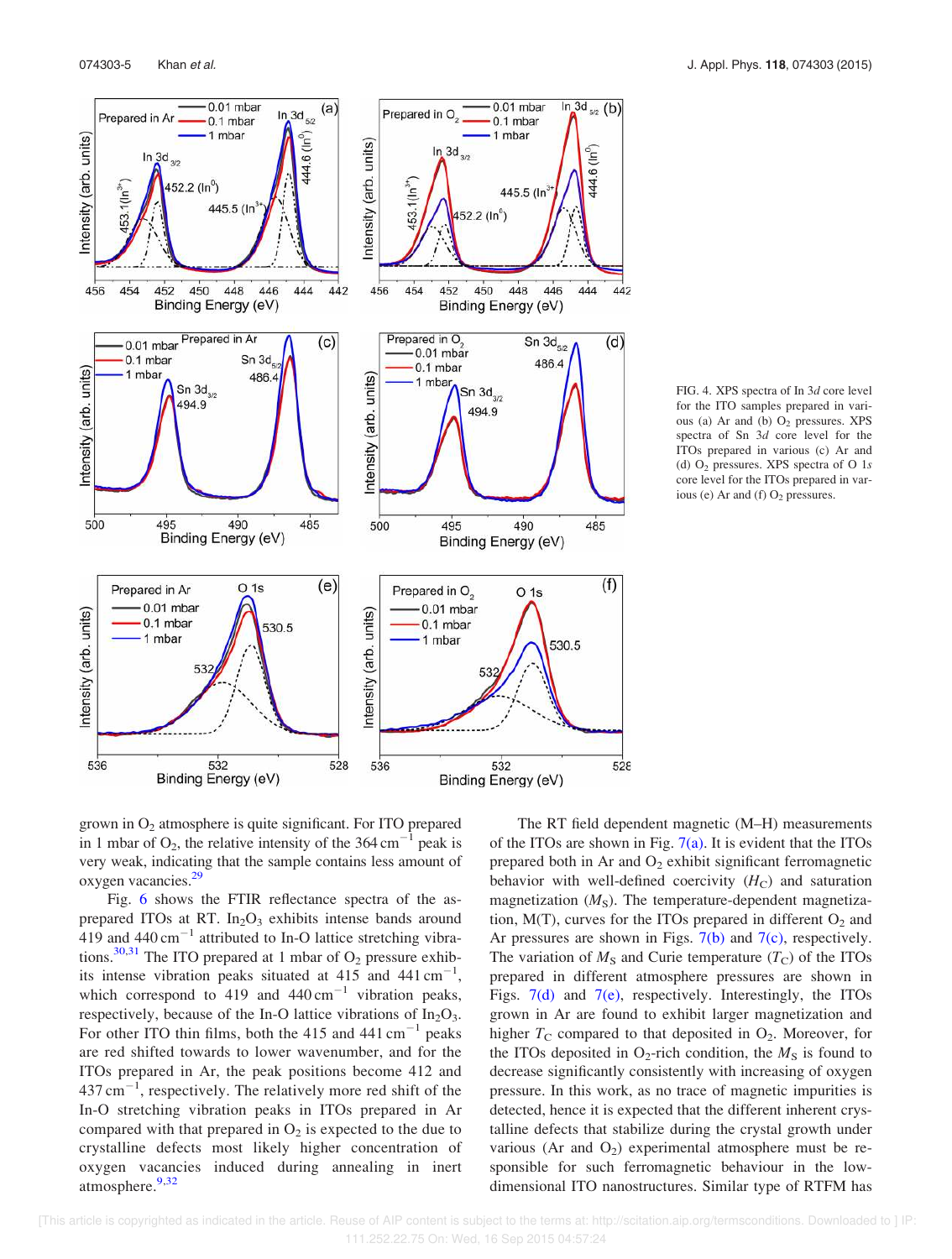

FIG. 5. Room temperature Raman spectra of ITO nanostructures and thin films prepared under (a) Ar and (b)  $O_2$ .





FIG. 6. FTIR spectra of ITO nanostructures and thin films prepared in Ar and  $O<sub>2</sub>$ .

also been observed in other low dimensional wide band semiconductors, where the origin of FM was ascribed to several point defects.<sup>6–9,15–20</sup>

However, in order to understand the origin of RTFM in ITOs here, one should look back on earlier discussions related to PL, XPS, Raman, and FTIR spectroscopy studies. From the spectroscopic investigations, it is evident that the ITO nanostructures grown in Ar contain more amounts of oxygen vacancy defects than that of the ITO thin films grown in O<sub>2</sub>. Interestingly, these ITO nanostructures grown in Ar also exhibit larger magnetic moment  $(M<sub>S</sub>)$  compared to that grown in  $O_2$ . Hence, it is believed that oxygen vacancy defects are playing the key role in inducing ferromagnetism. Now, the question is how can such defects introduce ferromagnetism? Due to the loss of an O atom from ITO lattice, the electron pair that remains trapped in the oxygen vacancy cavity gives rise to an F center defect.<sup>24</sup> One of the electrons in F center is likely to occupy the neighboring  $In^{3+}$  ion and thus yields In<sup>2+</sup> center and an F<sup>+</sup> center ( $V_0$ <sup>+</sup> defect) in the



FIG. 7. (a) Room temperature M-H loops of different ITO samples deposited under Ar and  $O_2$  atmosphere. Temperature-dependent magnetization curves for the ITO samples (b) and (c). Variation of saturation magnetization (d) and  $T_C$  (e) of ITOs with respect to O<sup>2</sup> and Ar pressures.

 [This article is copyrighted as indicated in the article. Reuse of AIP content is subject to the terms at: http://scitation.aip.org/termsconditions. Downloaded to ] IP: 111.252.22.75 On: Wed, 16 Sep 2015 04:57:24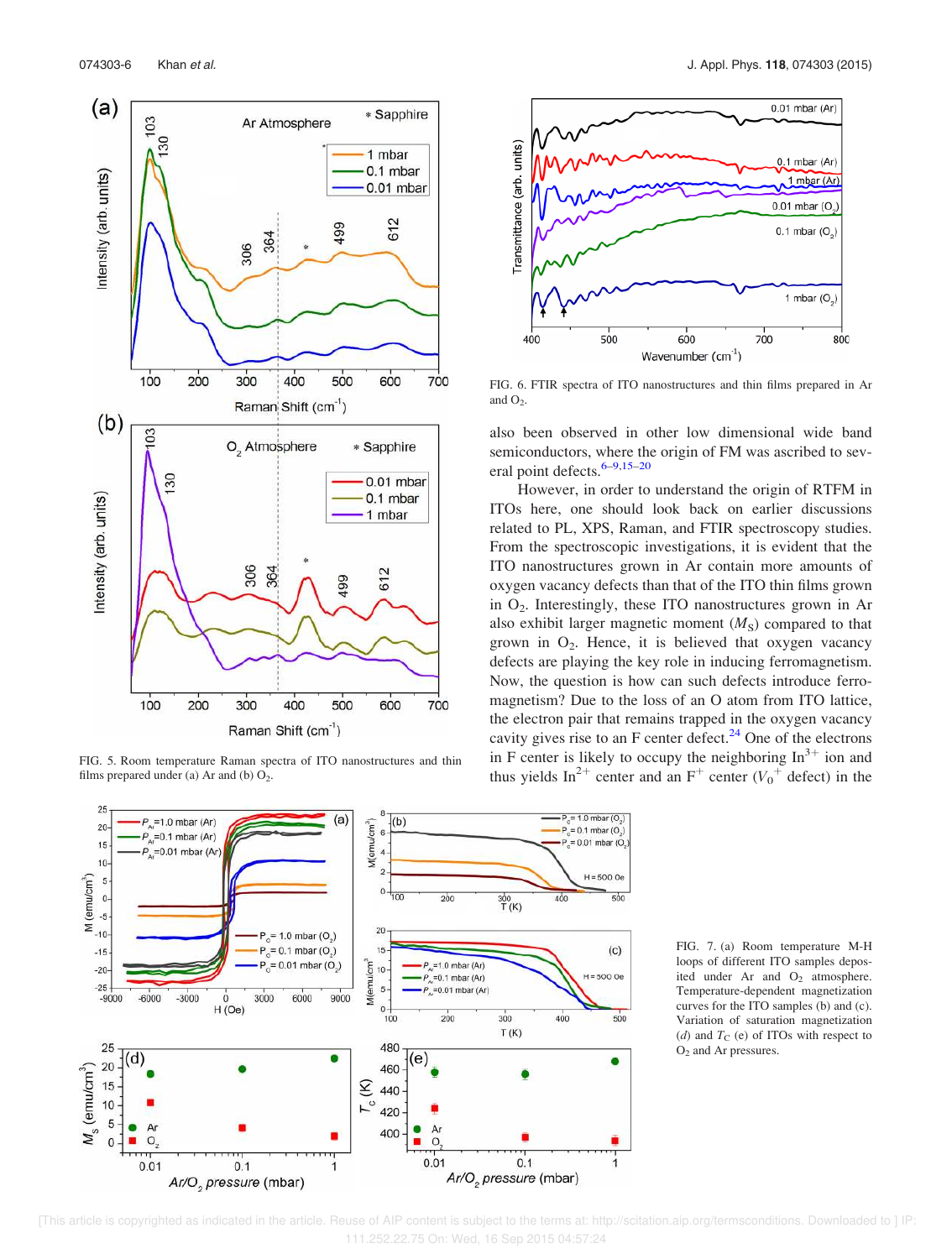lattice.<sup>24</sup> The electron associated with such donor  $V_0^+$  defect will be confined in a hydrogenic orbit<sup>33</sup> with radius,  $r_H = \varepsilon(m/m^*)a_0$ , where  $\varepsilon$  is the high-frequency dielectric constant,  $m$  is the electron mass,  $m^*$  is the effective mass of the donor electrons, and  $a_0$  is the Bohr radius (53 pm). The magnetic moment ( $\sim$ 1 $\mu$ <sub>B</sub>) of such trapped electron is localized at the center of the orbit. $33$  As the concentration of oxygen vacancy defects increases in the specimen, more and more  $F^+$ center orbit comes closer and finally overlaps to other when the concentration exceeds a percolation threshold favoring a long rage ferromagnetic interaction.<sup>33,34</sup> Besides  $V_0^+$ defects, a cation vacancy such as indium vacancy  $(V_{In})$  here, can also induce significant magnetic moment that generally arises from the  $2p$  orbital electrons of oxygen atom in the vicinity of  $V_{\text{In.}}^{7,35,\overline{36}}$  However, due to high formation energy, it is quite difficult to create and stabilize significant amount of  $V_{\text{In}}$  defects without any proper defect-engineering.<sup>37</sup> However, formation of  $V_{\text{O}}^+$  defects is quite favorable especially when the ITOs are grown under an oxygen deficient condition like Ar.

Further correlation can be extracted if we look on the variation of  $M<sub>S</sub>$  of the ITOs grown in  $O<sub>2</sub>$ . The ITO nanopyramids grown at the lowest  $O_2$  pressure (0.01 mbar) exhibit strongest magnetic moment because they contain higher amount of  $V_O^+$  defects, as evident from the earlier spectroscopic details. It is also evident (from FESEM study) that the same film also contains the distribution of smallest nanocrystals among the ITOs grown in  $O_2$ . Hence, as the effective surface area of this film is much higher than that of others, it also contains high concentration  $V_{\text{o}}^{+}$  defects at surface and grain boundaries. It is quite expected because the samples with lower dimension are prone to be enriched with more defects due to their higher surface area. However, ITO film grown in 1 mbar of  $O_2$  pressure becomes quite a bulk type with small effective surface area and therefore low concentration of  $V_{O}^{\dagger}$  defects leading to weak FM. ITO nanostructures grown in Ar are found to exhibit almost similar magnitude of  $M<sub>s</sub>$  because variation of Ar pressure cannot change the oxygen stoichiometry drastically, confirmed by XPS analysis. Still a trend of slow increase of  $M<sub>S</sub>$  is observed when Ar pressure is changed from 0.01 to 1 mbar. This is again because of the dimensional change of the respective ITOs. It is found that with the increase of Ar pressure not only the morphology of ITO changes but also the dimension of the samples decreases consistently. Hence, the ITO NWs grown at highest Ar pressure (1 mbar) exhibit highest  $M<sub>S</sub>$ because of its high surface area and consequently large concentration of surface  $V_{O}^{\dagger}$  defects. The studies reveal that the  $V_O^+$  defects are responsible for stabilizing RTFM in ITOs, which can be tuned by changing deposition pressure and atmosphere. The strength of RTFM enhances as the concentration of  $V_O^+$  defects increases in the ITO nanostructures and thin films.

## IV. CONCLUSIONS

In summary, this work demonstrates the origin of RTFM of different ITO nanostructures and nanocrystalline thin films fabricated by PLD under various deposition pressure and atmosphere. Studies indicate that the different deposition gas pressures not only tailor the morphology and dimension of the ITOs but also control their inherent properties. Correlating the PL, XPS, FTIR, and Raman spectroscopy studies with magnetic measurements, it is found that the exchange interactions of singly ionized oxygen vacancies  $(V<sub>O</sub><sup>+</sup>)$  are responsible for stabilizing RTFM in ITOs. The low dimensional ITOs nanostructures (nanocombs, nanowires) prepared under Ar are found to exhibit larger  $M<sub>S</sub>$  and higher  $T_{\rm C}$  due to the presence of large concentration  $V_{\rm O}$ <sup>+</sup> defects within them. Among the ITO nanocrystalline thin films prepared under  $O_2$ , the strength of RTFM is found to diminish gradually with the increase of  $O<sub>2</sub>$  pressure due to decrease of  $V_{\text{O}}^+$  defect concentration. Thus, this study shows that the RTFM in ITO nanostructures and nanocrystalline thin films can be tuned successfully by varying the PLD deposition pressure and atmosphere and that can put significant impact on the development of oxide-based spintronics and opto-spintronics.

#### ACKNOWLEDGMENTS

One of the authors, Gobinda Gopal Khan, is thankful to the Department of Science and Technology (DST), Government of India, for providing research support through "INSPIRE Faculty Award" (IFA12-ENG-09).

- <sup>1</sup>G. A. Prinz, Science 282(5394), 1660–1663 (1998).
- <sup>2</sup>Y. Matsumoto, M. Murakami, T. Shono, T. Hasegawa, T. Fukumura, M. Kawasaki, P. Ahmet, T. Chikyow, S. Koshihara, and H. Koinuma, Science 291(5505), 854–856 (2001).
- $3<sup>3</sup>M$ . Venkatesan, C. B. Fitzgerald, and J. M. D. Coey, Nature 430, 630 (2004).
- ${}^{4}$ C. D. Pemmaraju and S. Sanvito, *Phys. Rev. Lett.* 94, 217205 (2005).
- <sup>5</sup>I. S. Elfimov, S. Yunoki, and G. A. Sawatzky, *Phys. Rev. Lett.* 89, 216403 (2002).
- <sup>6</sup>A. Sundaresan, R. Bhargavi, N. Rangarajan, U. Siddesh, and C. N. R. Rao, Phys. Rev. B 74, 161306(R) (2006).
- <sup>7</sup>S. Ghosh, G. G. Khan, S. Varma, and K. Mandal, J. Appl. Phys. 112, 043910 (2012).
- <sup>8</sup>G. G. Khan, S. Ghosh, and K. Mandal, J. Solid State Chem. 186, 278–282 (2012).
- <sup>9</sup>B. Santara, P. K. Giri, K. Imakitab, and M. Fujiib, Nanoscale 5, 5476–5488 (2013).
- <sup>10</sup>J. Gao, R. Chen, D. H. Li, L. Jiang, J. C. Ye, X. CMa, X. D. Chen, Q. H. Xiong, H. D. Sun, and T. Wu, Nanotechnology 22, 195706 (2011).
- <sup>11</sup>I. Hamberg and C. G. Granqvist, J. Appl. Phys. 60, R123 (1986).
- <sup>12</sup>M. Fang, A. Aristov, K. V. Rao, A. V. Kabashin, and L. Belova, RSC Adv. 3, 19501 (2013).
- <sup>13</sup>S. Ngamsinlapasathian, T. Sreethawong, Y. Suzuki, and S. Yoshikawa, Sol. Energy Mater. Sol. Cells 90, 2129 (2006).
- <sup>14</sup>Q. Wan, E. Dattoli, W. Fung, W. Guo, Y. Chen, X. Pan, and W. Lu, Nano Lett. 6, 2909 (2006).
- <sup>15</sup>B. Xia, Y. Wu, H. W. Ho, C. Ke, W. D. Song, C. H. A. Huan, J. L. Kuo, W. G. Zhu, and L. Wang, Physica B 406(17), 3166–3169 (2011).
- <sup>16</sup>H. S. Majumdar, S. Majumdar, D. Tobjörka, and R. Österbackaa, Synth. Met. 160(3–4), 303–306 (2010).
- <sup>17</sup>S. Ghosh, D. De Munshi, and K. Mandal, J. Appl. Phys. **107**, 123919 (2010).
- <sup>18</sup>A. Janotti and C. G. Van de Walle, Rep. Prog. Phys. 72(12), 126501 (2009).
- <sup>19</sup>R. Podila, W. Queen, A. Nath, J. T. Arantes, A. L. Schoenhalz, A. Fazzio, G. M. Dalpian, J. He, S. J. Hwu, M. J. Skove, and A. M. Rao, Nano Lett. 10(4), 1383–1386 (2010).
- <sup>20</sup>T. Taniguchi, K. Yamaguchi, A. Shigeta, Y. Matsuda, S. Hayami, T. Shimizu, T. Matsui, T. Yamazaki, A. Funatstu, Y. Makinose, N. Matsushita, M. Koinuma, and Y. Matsumoto, Adv. Funct. Mater. 23, 3140 (2013).
- $^{21}$ H. Cao, X. Qiu, Y. Liang, and Q. Zhu, Appl. Phys. Lett. 83, 761 (2003).